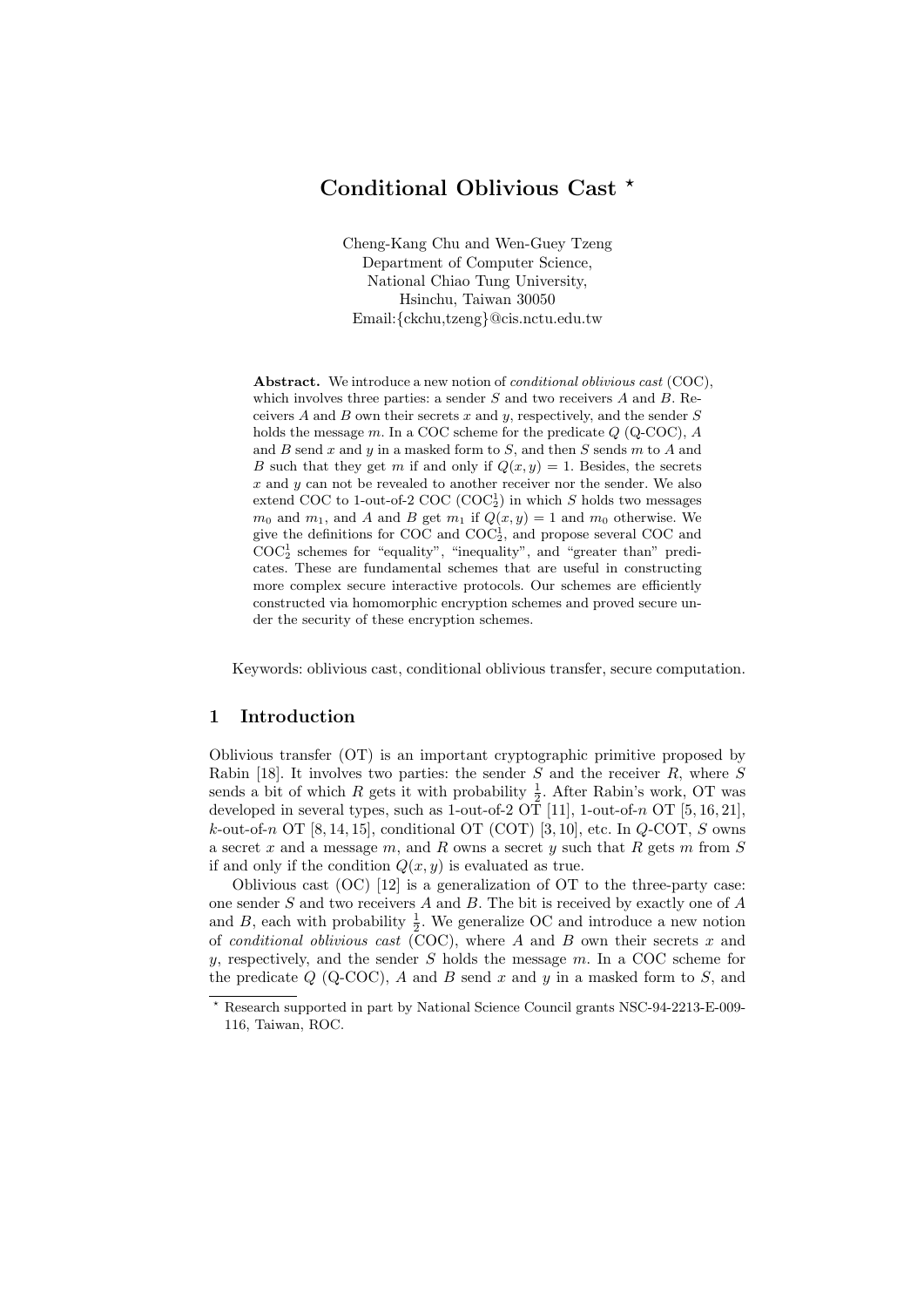then S sends m to A and B such that they get m if and only if  $Q(x, y) = 1$ . Furthermore, the secrets  $x$  and  $y$  can not be revealed to another receiver nor the sender. We also extend COC to 1-out-of-2 COC  $(COC_2^1)$  in which S holds two messages  $m_0$  and  $m_1$ , and A and B get  $m_1$  if  $Q(x, y) = 1$  and  $m_0$  otherwise.

There are two cases for the message receiving: A and B both get  $m$ , or only one of them gets m. The schemes we propose in this paper are all designed for the first case. However, in some applications only one receiver, determined by the condition, is allowed to get the message, and  $S$  can not know who gets the message. We have a general transformation of our  $\mathrm{COC}_2^1$  schemes to suit this kind of model (Section 4.3).

In this paper, we give the definitions for COC and  $COC_2^1$ , and propose several COC and  $\mathrm{COC}_2^1$  schemes for "equality", "inequality", and "greater than" predicates. These are fundamental schemes that are useful in constructing more complex secure interactive protocols. Our schemes are efficiently constructed via homomorphic encryption schemes and proved secure.

COC not only covers all functionalities of COT, but also broadens the range of its applications. We provide three examples:

- Priced oblivious transfer: Aiello et al. [1] introduced the notion of "priced oblivious transfer", which protects the privacy of a customer's purchase from a vendor. In their setting, the buyer needs to deposit an amount in each vendor. This is not very practical if a buyer wants to purchase various goods from many vendors. By using our COC schemes, we can construct a generalized priced OT such that the buyer can deposit the money in one bank only. When the buyer wants to buy an item from a vendor, he sends the corresponding price and the bank sends the buyer's current balance in the encryption form to the vendor. The vendor then sends the item such that the buyer can get it if the price does not exceed his balance.
- Oblivious two-bidder system: A party S has a secret for selling, and A and B are two bidders. The winner can obtain the secret from S directly. At the end, S has no idea who the winner is. This system can be constructed from COC for the "greater than" predicate (in the second message-receiving case) immediately.
- Oblivious authenticated information retrieval: A can get some information from  $S$  if he passes the authentication procedure provided by  $B$ . For instance, consider a mobile news subscription service provided by an independent agent. We assume that a mobile phone has no extra memory to store the subscription information but only an IMSI (International Mobile Subscriber Identity) in the SIM card. Users can pay the subscription fee to their mobile phone company, and the company provides an encrypted subscription list of IMSIs to the news provider. When a user wants to read news on the bus, his mobile phone sends the encrypted IMSI to the news provider. The news provider then sends news to the user if the IMSI is in the subscription list. In this case, the user's identity (IMSI) is anonymous to the news provider. The scheme can be constructed by COC for the "membership" predicate discussed in Section 5.2.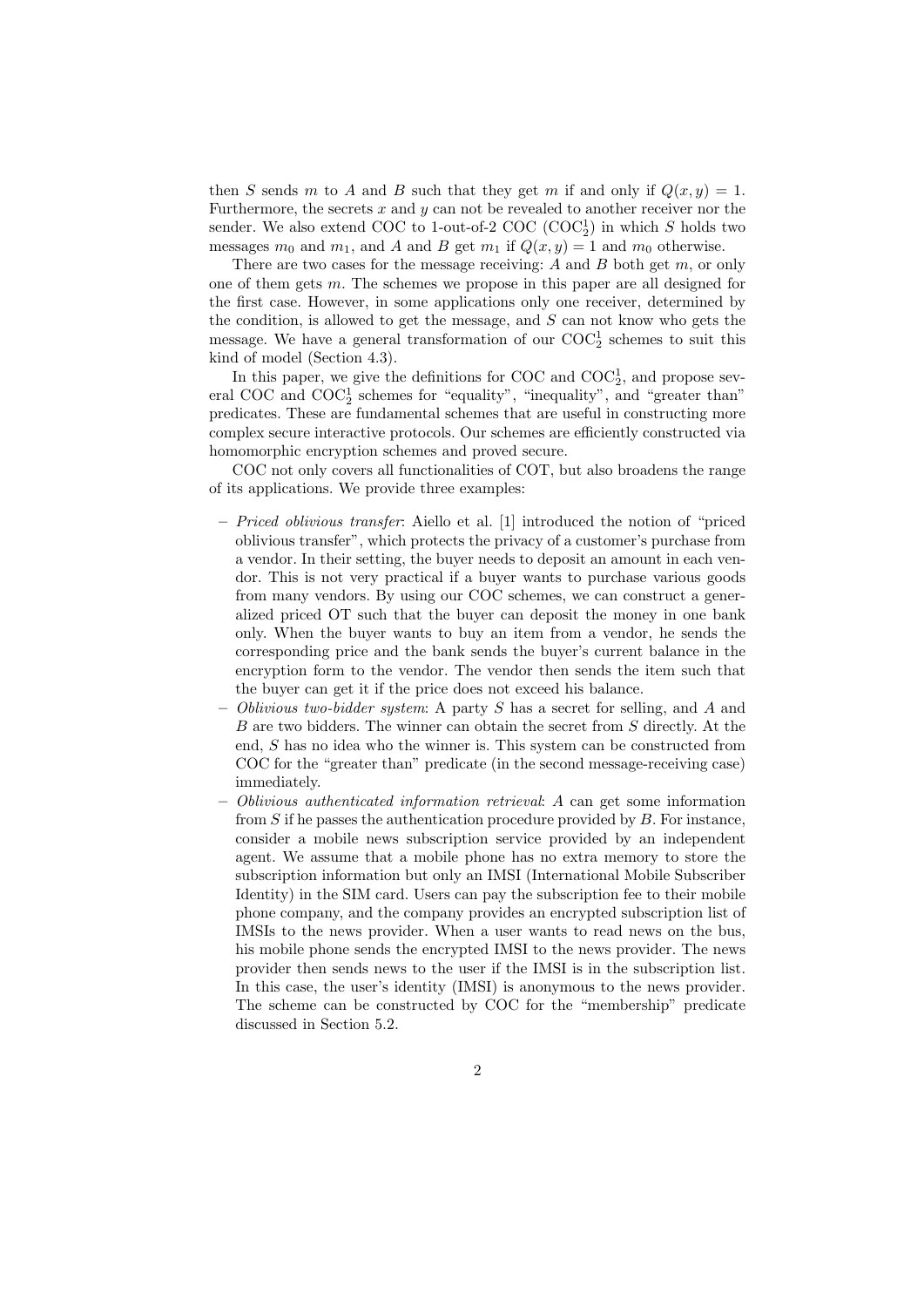Related works. COT was first proposed by Di Crescenzo et al. [10]. In their definition of COT, the focus is to provide "all-or-nothing" transfer of the message from  $S$  to  $R$  by the condition. Blake et al. [3] strengthened COT to strong COT (SCOT), which provides "1-out-of-2" message transfer from  $S$  to  $R$ by the condition and adds more security requirements for S.

The notion of our COC is to separate the role of the secret holder from S. The main difference in design techniques is that, in COT and SCOT, the secure computation is done by  $S$  with a masked input and a plain input, whereas the secure computation in our COC and  $\mathrm{COC}_2^1$  is done by S with two masked inputs. A COC scheme that meets the requirements of our definitions can be easily transferred to a COT or SCOT scheme.

## 2 Definitions and Preliminaries

In this section we give formal definitions for COC and  $COC_2^1$  and introduce useful tools and notations.

#### 2.1 Conditional Oblivious Cast

Informally speaking, a COC scheme for predicate Q (Q-COC) has the following three properties:

- Correctness: both of A and B get m from S if  $Q(x, y) = 1$ .
- Sender's security: A and B cannot get any information about m if  $Q(x, y)$  =  $\Omega$ .
- Receiver's security: after running the protocol,  $x$  is kept secret from  $B$  and  $S$ , and  $y$  is kept secret from  $A$  and  $S$ .

The definition for Q-COC is as follows:

**Definition 1 (Q-COC).** Let k be the security parameter, and A, B and S be all polynomial-time probabilistic Turing machines (PPTMs). Let  $\langle A, B, S \rangle$  ( $\cdot$ ) denote the communication transcript. We say that a three-party interactive system  $\Pi =$  $(A, B, S)$  is a secure Q-COC scheme if it satisfies the following requirements for some constant c:

- 1. Correctness: For any  $x, y, m \in \{0, 1\}^{k^c}$  with  $Q(x, y) = 1$ ,  $\Pr[\mu \leftarrow \{0,1\}^{k^c}; tr \leftarrow \langle A(x), B(y), S(m) \rangle (\mu):$  $A(x, \mu, tr) = m'' \wedge {}^{(4)}B(y, \mu, tr) = m'' = 1.$
- 2. Sender's security: For any PPTM  $A', B'$  and any  $x, y, m, m' \in \{0, 1\}^{k^c}$  with  $Q(x, y) = 0$ , A' and B' cannot distinguish the following probability ensembles with non-negligible advantage, respectively:

 $-V_{A\_\text{L}B'}^H = (x, \mu \leftarrow \{0, 1\}^{k^2}, tr \leftarrow \langle A'(x), B'(y), S(m) \rangle (\mu)),$  $-R_{A'B'}^{II} = (x, \mu \leftarrow \{0, 1\}^{k^c}, tr \leftarrow \langle A'(x), B'(y), S(m') \rangle (\mu)),$ and  $-V_{B'_2A'}^{\Pi} = (y, \mu \leftarrow \{0, 1\}_{\ldots}^{k^c}, tr \leftarrow \langle A'(x), B'(y), S(m) \rangle (\mu)),$ 

$$
- R_{B'A'}^{II'} = (y, \mu \leftarrow \{0, 1\}^{k^c}, \text{tr} \leftarrow \langle A'(x), B'(y), S(m') \rangle (\mu)).
$$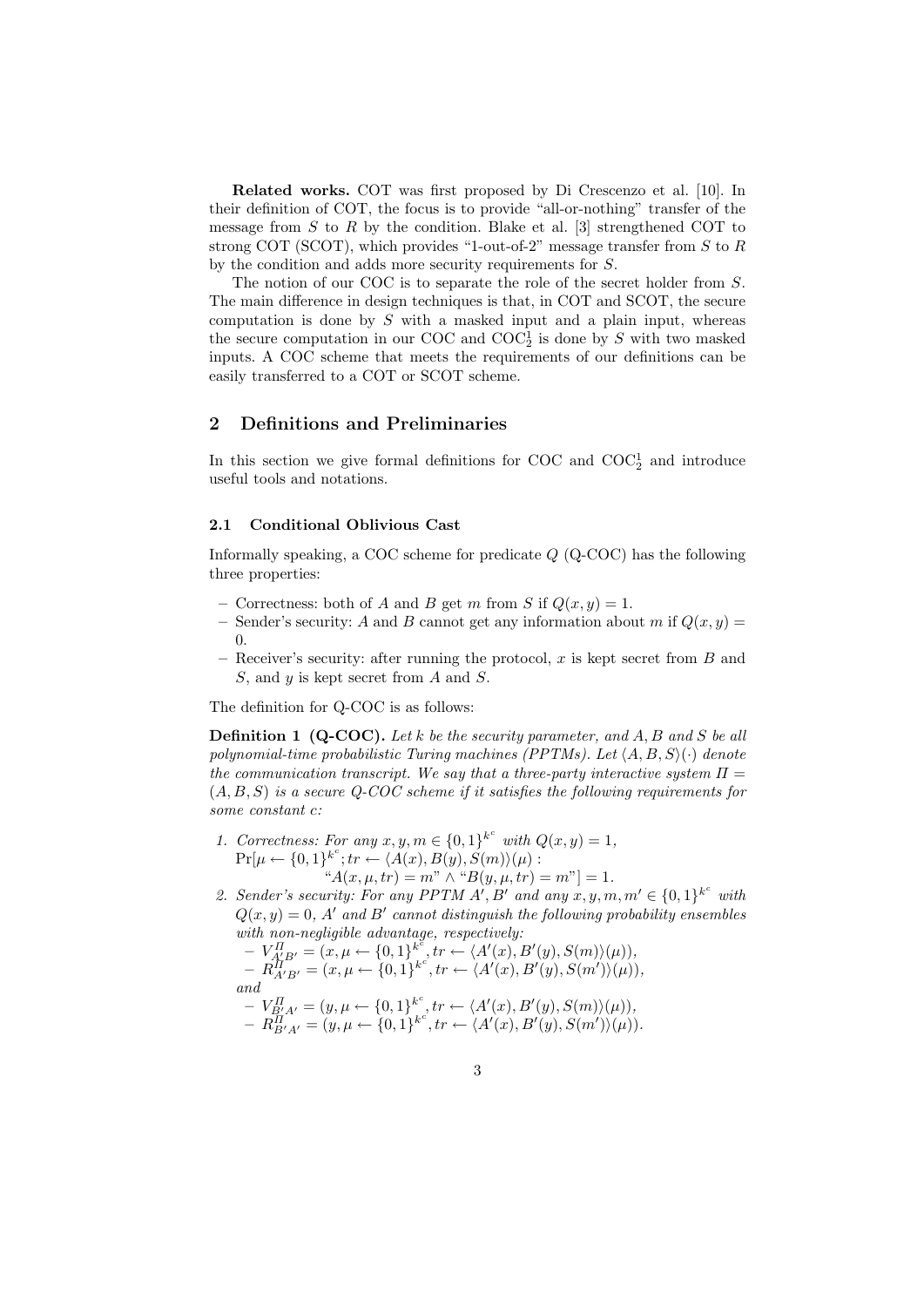3. Receiver's security:

(a) For any PPTM A', B', S' and any  $x, x', y, y', m \in \{0,1\}^{k^c}$  with  $Q(x, y) =$  $Q(x, y') = Q(x', y)$ , S' cannot distinguish the following probability ensembles with non-negligible advantage:  $-V_{S'_+A'}^{\Pi} = (m,\mu \leftarrow \{0,1\}_{\ldots}^{k^c}, \text{tr} \leftarrow \langle A'(x),B(y),S'(m)\rangle(\mu)),$  $-S_{S^{\prime}A^{\prime}}^{\tilde{H}^{\prime}}=(m,\mu\leftarrow\{0,1\}^{k^{c}},tr\leftarrow\langle A^{\prime}(x),B(y^{\prime}),S^{\prime}(m)\rangle(\mu)),$ and  $-V_{S'_{\!\perp}B'}^{\Pi} = (m, \mu \leftarrow \{0,1\}_{\!\sim}^{k^c}, \text{tr} \leftarrow \langle A(x), B'(y), S'(m) \rangle (\mu)),$  $- \,\, S^{II}_{S'B'} = (m, \mu \leftarrow \{0, 1\}^{k^c}, tr \leftarrow \langle A(x'), B'(y), S'(m) \rangle (\mu)).$ (b) For any PPTM A', B', S' and any  $x, x', y, y', m \in \{0,1\}^{k^c}$  with  $Q(x, y) =$  $Q(x, y') = Q(x', y)$ , A' and B' cannot distinguish the following probability ensembles with non-negligible advantage, respectively:  $-V_{A\hspace{-0.8pt}\bar{\;\raisebox{1.7pt}{}} S'}^{II}=(x,\mu\leftarrow\{0,1\}_{\text{\tiny L},\text{\tiny S}}^{k^c},\text{\small tr}\leftarrow \langle A'(x),B(y),S'(m)\rangle(\mu)),$  $-S_{A'S'}^{\overline{H}} = (x, \mu \leftarrow \{0, 1\}^{k^c}, tr \leftarrow \langle A'(x), B(y'), S'(m) \rangle (\mu)),$ 

and

$$
-V_{B'S'}^{\Pi} = (y, \mu \leftarrow \{0,1\}^{k^c}, tr \leftarrow \langle A(x), B'(y), S'(m) \rangle(\mu)),
$$
  

$$
-S_{B'S'}^{\Pi} = (y, \mu \leftarrow \{0,1\}^{k^c}, tr \leftarrow \langle A(x'), B'(y), S'(m) \rangle(\mu)).
$$

#### 2.2 1-out-of-2 Conditional Oblivious Cast

In COC<sup>1</sup><sub>2</sub>, the message sender S holds two messages  $m_0$  and  $m_1$ . A Q-COC<sup>1</sup><sub>2</sub> scheme must satisfy the following three properties:

- Correctness: both of A and B get  $m_1$  from S if  $Q(x, y) = 1$ , and  $m_0$  if  $Q(x, y) = 0.$
- Sender's security:  $A$  and  $B$  get exactly one message from  $S$ .
- Receiver's security: after running the protocol,  $x$  is kept secret from  $B$  and S, and y is kept secret from A and S.

The definition for  $Q$ -COC<sup>1</sup><sub>2</sub> is as follows.

**Definition 2** (Q-COC<sub>2</sub>). Let k be the security parameter, and A, B and S be all PPTMs. Let  $\langle A, B, S \rangle$  denote the communication transcript. We say that a three-party interactive system  $\Pi = (A, B, S)$  is a secure  $Q$ -COC<sup>1</sup> scheme if it satisfies the following requirements for some constant c:

- 1. Correctness:
	- (a) For any  $x, y, m_0, m_1 \in \{0, 1\}^{k^c}$  with  $Q(x, y) = 0$ ,  $\Pr[\mu \leftarrow \{0, 1\}^{k^c}; tr \leftarrow \langle A(x), B(y), S(m_0, m_1) \rangle (\mu):$ " $A(x, \mu, tr) = m_0" \wedge "B(y, \mu, tr) = m_0"$ ] = 1. (b) For any  $x, y, m_0, m_1 \in \{0, 1\}^{k^c}$  with  $Q(x, y) = 1$ ,  $\Pr[\mu \leftarrow \{0, 1\}^{k^c}; tr \leftarrow \langle A(x), B(y), S(m_0, m_1) \rangle (\mu):$

$$
``A(x,\mu,tr) = m_1" \wedge "B(y,\mu,tr) = m_1" ] = 1.
$$

2. Sender's security: For any PPTM A', B' and any  $x, y, m_0, m_1, m'_1 \in \{0, 1\}^{k^c}$ with  $Q(x, y) = 0$ , A' and B' cannot distinguish the following probability ensembles with non-negligible advantage, respectively:  $-V_{A'B'}^{\Pi} = (x, \mu \leftarrow \{0, 1\}^{k^c}, tr \leftarrow \langle A'(x), B'(y), S(m_0, m_1) \rangle (\mu)),$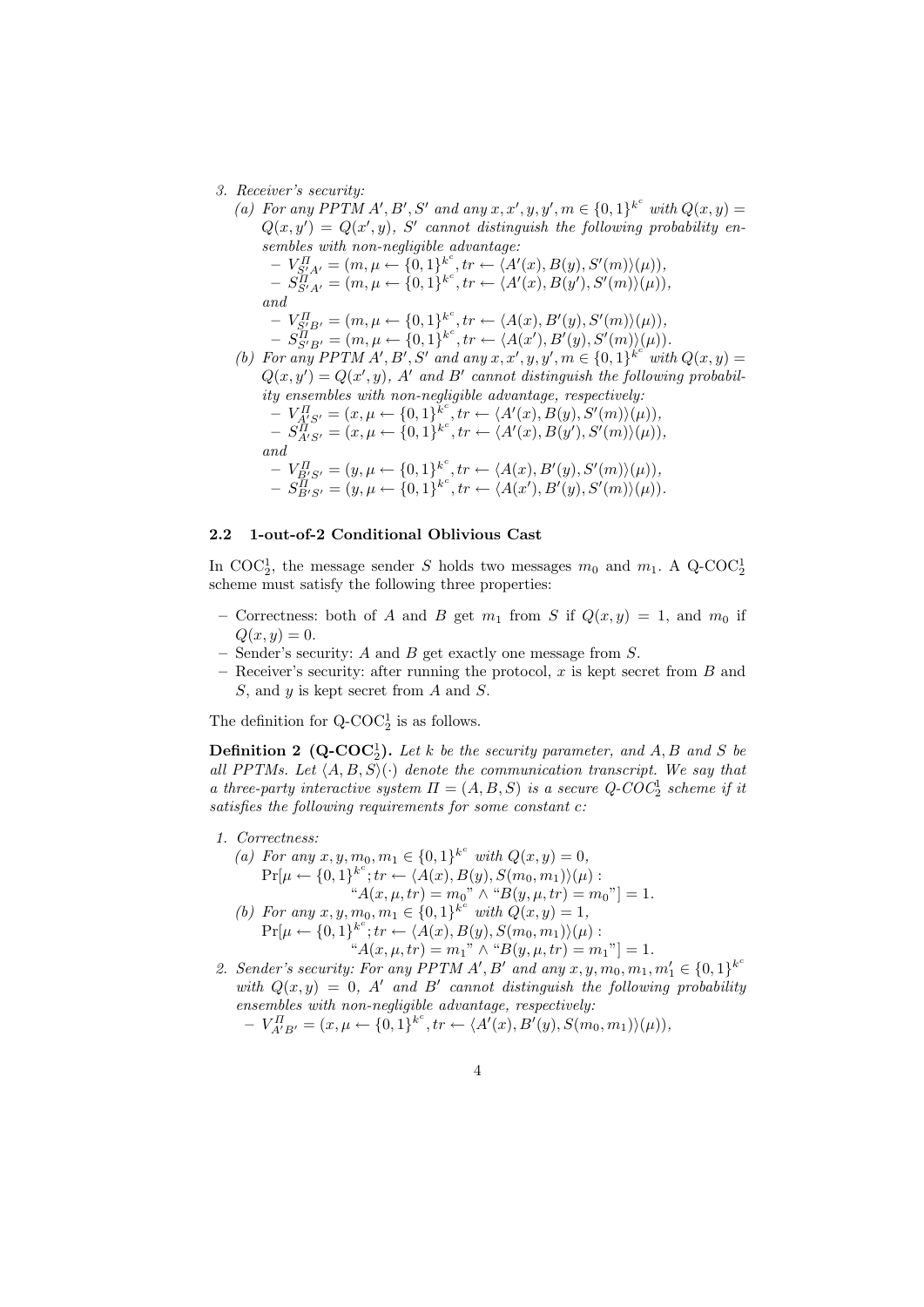$-R_{A'B'}^{\Pi} = (x, \mu \leftarrow \{0, 1\}^{k^c}, \text{tr} \leftarrow \langle A'(x), B'(y), S(m_0, m_1') \rangle (\mu)),$ and  $-V_{B'A'}^{II} = (y, \mu \leftarrow \{0, 1\}_{-}^{k^c}, tr \leftarrow \langle A'(x), B'(y), S(m_0, m_1) \rangle (\mu)),$  $-R_{B'A'}^{II} = (y, \mu \leftarrow \{0, 1\}^{k^c}, \text{tr} \leftarrow \langle A'(x), B'(y), S(m_0, m_1') \rangle (\mu)).$ The similar requirements is met  $Q(x, y) = 1$ .

- 3. Receiver's security:
	- (a) For any PPTM A', B', S' and any  $x, x', y, y', m_0, m_1 \in \{0, 1\}^{k^c}$  with  $Q(x, y) = Q(x, y') = Q(x', y)$ , S' cannot distinguish the following probability ensembles with non-negligible advantage:  $-V_{S'_+A'}^{\Pi} = (m_0, m_1, \mu \leftarrow \{0,1\}_{\dots}^{k^c}, \text{tr} \leftarrow \langle A'(x), B(y), S'(m_0, m_1) \rangle (\mu)),$ c

$$
- S_{S'A'}^{\Pi} = (m_0, m_1, \mu \leftarrow \{0, 1\}^{k^c}, \text{tr} \leftarrow \langle A'(x), B(y'), S'(m_0, m_1) \rangle (\mu)),
$$
  
and

- $-V_{S'_2B'}^{\Pi} = (m_0, m_1, \mu \leftarrow \{0,1\}_{\dots}^{k^c}, \text{tr} \leftarrow \langle A(x), B'(y), S'(m_0, m_1) \rangle (\mu)),$  $-S^{III}_{S'B'}=(m_0,m_1,\mu\leftarrow\{0,1\}^{k^c},tr\leftarrow\langle A(x'),B'(y),S'(m_0,m_1)\rangle(\mu)).$
- (b) For any PPTM A', B', S' and any  $x, x', y, y', m_0, m_1 \in \{0, 1\}^{k^c}$  with
- $Q(x, y) = Q(x, y') = Q(x', y)$ , A' and B' cannot distinguish the following probability ensembles with non-negligible advantage, respectively:  $-V_{A\& S'}^{II} = (x, \mu \leftarrow \{0, 1\}_{\ldots}^{k^c}, \text{tr} \leftarrow \langle A'(x), B(y), S'(m_0, m_1) \rangle (\mu)),$  $-S_{A'S'}^{\overleftrightarrow{H}} = (x, \mu \leftarrow \{0, 1\}^{k^c}, tr \leftarrow \langle A'(x), B(y'), S'(m_0, m_1) \rangle (\mu)),$ and  $-V_{\underline{B}'S'}^{II} = (y, \mu \leftarrow \{0,1\}_{\ldots}^{k^c}, \text{tr} \leftarrow \langle A(x), B'(y), S'(m_0, m_1) \rangle (\mu)),$ 
	- $-S_{B'S'}^{\tilde{H}} = (y, \mu \leftarrow \{0, 1\}^{k^c}, tr \leftarrow \langle A(x'), B'(y), S'(m_0, m_1) \rangle (\mu)).$

Remark. For clarity and simplicity, we will first assume that all parties in our COC and  $COC_2^1$  schemes are semi-honest (honest-but-curious), that is, they follow the procedure step by step, but try to get extra information about the secrets or messages by extra computation. We also assume that  $A, B$  and  $S$ operates independently. No two parties will collude against the third one. Then we provide some techniques to transform the schemes into ones that are secure against malicious parties and their collusion in Section 5.1.

#### 2.3 Homomorphic Encryption Schemes

Multiplicatively homomorphic encryption scheme. An encryption scheme  $(G, E, D)$ is multiplicatively homomorphic if for any  $m_0$  and  $m_1$ ,  $D(E(m_0) \otimes E(m_1)) =$  $D(E(m_0 \cdot m_1))$ , where ⊗ is an operation defined on the image of E.

The ElGamal encryption scheme as follows is multiplicatively homomorphic.

- $-G(1^k) = (p, q, g, \alpha, \beta)$ , where p is a k-bit prime, and  $q = \frac{p-1}{2}$  is also a prime,  $\mathbb{G}_q$  is the subgroup of  $\mathbb{Z}_p^*$  with order q, g is a generator of  $\mathbb{G}_q$ , and  $\beta = g^{\alpha} \mod p$  for  $\alpha \in \mathbb{G}_q$ . Let  $PK = (p, q, g, \beta), SK = (p, q, g, \alpha)$ . All relevant computations are under group  $\mathbb{G}_q$ .
- $-E(m)=(g^r, m\beta^r)$ , where  $m \in \mathbb{G}_q$ ,  $r \in_R \mathbb{Z}_q$ .
- $-D(c) = c_2/c_1^{\alpha}$ , where  $c = (c_1, c_2)$ .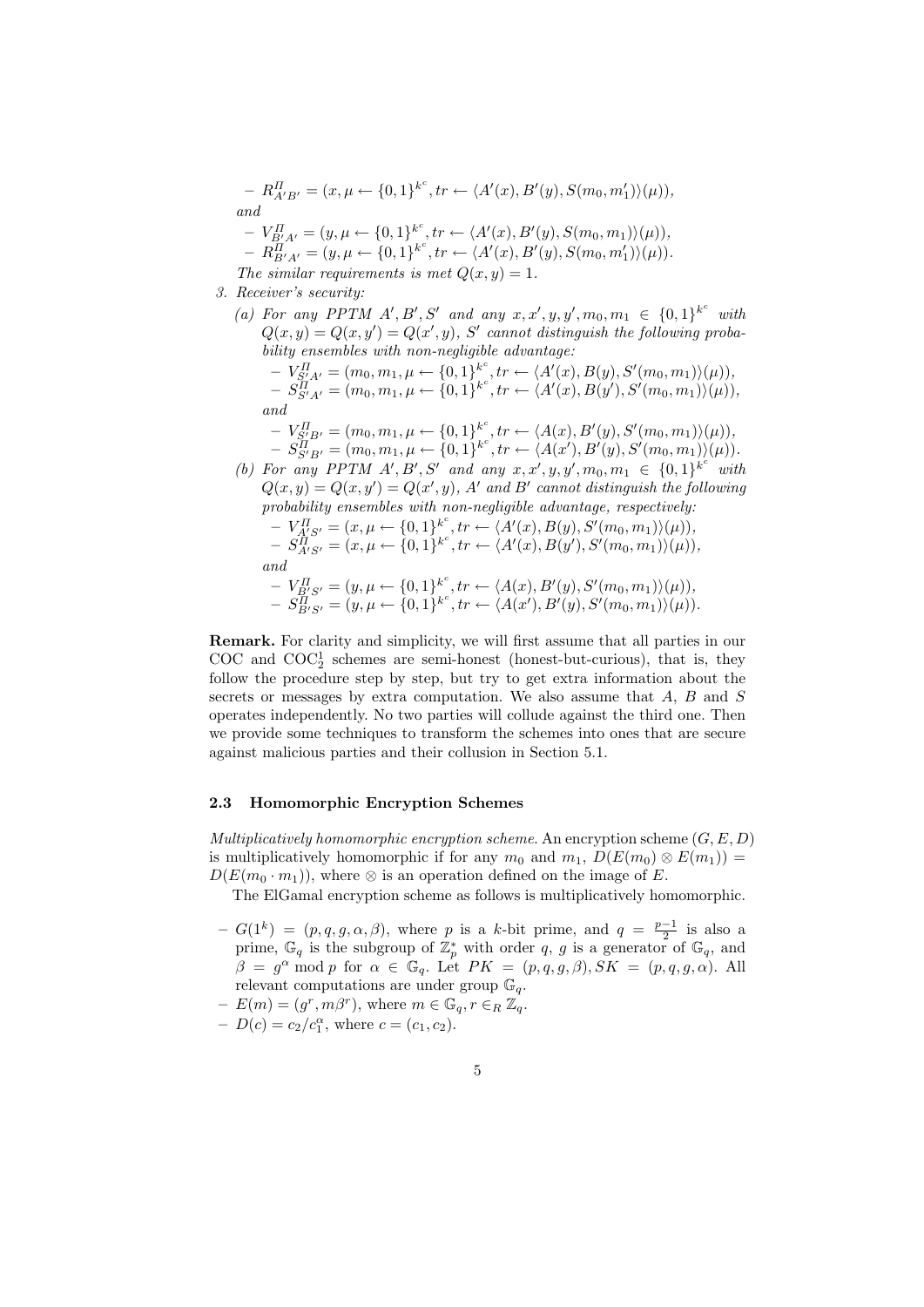For  $E(m_0) = (g^{r_0}, m_0 \beta^{r_0})$  and  $E(m_1) = (g^{r_1}, m_1 \beta^{r_1})$ , the operation  $E(m_0) \times$  $E(m_1) = (g^{r_0} \cdot g^{r_1}, m_0 \beta^{r_0} \cdot m_1 \beta^{r_1})$  is multiplicatively homomorphic since

$$
D(E(m_0) \times E(m_1)) = D(g^{r_0} \cdot g^{r_1}, m_0 \beta^{r_0} \cdot m_1 \beta^{r_1})
$$
  
= 
$$
D(g^{r_0+r_1}, m_0 m_1 \beta^{r_0+r_1})
$$
  
= 
$$
D(E(m_0 \cdot m_1)).
$$

We can compute  $E(m^c)$  from  $E(m)$  via repeated multiplication for a constant c.

Additively homomorphic encryption scheme. An encryption scheme  $(G, E, D)$ is additively homomorphic if for any  $m_0$  and  $m_1, D(E(m_0) \oplus E(m_1)) = D(E(m_0 +$  $(m_1)$ , where  $\oplus$  is an operation defined on the image of E.

The Paillier encryption scheme [17] as follows is additively homomorphic.

- $-G(1^k) = (p, q, N, \alpha, g)$ , where  $N = pq$  is a k-bit number, p and q are two large primes, g is an integer of order  $\alpha N$  mod  $N^2$  for some integer  $\alpha$ . Let  $PK = (g, N), SK = \lambda(N) = \text{lcm}(p - 1, q - 1).$
- $-E(m) = g^m r^N \text{ mod } N^2$ , where  $m \in \mathbb{Z}_N$ ,  $r \in_R \mathbb{Z}_N$ .  $-D(c) = \frac{L(c^{\lambda(N)} \mod N^2, N)}{L(g^{\lambda(N)} \mod N^2, N)} \mod N$ , where  $L(u, N) = \frac{u-1}{N}$ .

For  $E(m_0) = g^{m_0} r_0^N \text{ mod } N^2$ ,  $E(m_1) = g^{m_1} r_1^N \text{ mod } N^2$ , the operation  $E(m_0)$ .  $E(m_1) = (g^{m_0}r_0^N) \cdot (g^{m_1}r_1^N)$  is additively homomorphic since

$$
D(E(m_0) \cdot E(m_1)) = D((g^{m_0}r_0^N) \cdot (g^{m_1}r_1^N))
$$
  
= 
$$
D((g^{m_0+m_1}(r_0r_1)^N))
$$
  
= 
$$
D(E(m_0 + m_1)).
$$

We can compute  $E(cm)$  from  $E(m)$  via repeated addition for a constant c.

Note that ElGamal and Paillier encryption schemes are proved semantically secure if and only if the Decisional Diffie-Hellman and the Computational Composite Residuosity assumptions hold, respectively [20, 17].

#### 2.4 0-encoding and 1-encoding

In our COC scheme for "greater than" predicate, we use two types of encoding to reduce the "greater than" problem to the set intersection problem [13]. Let  $s = s_n s_{n-1} \dots s_1 \in \{0,1\}^n$  be a binary string of length n. The 0-encoding of s is

$$
\hat{S}_s^0 = \{s_n s_{n-1} \dots s_{i+1} 1 | s_i = 0, 1 \le i \le n\}.
$$

and 1-coding of s is

$$
\hat{S}_s^1 = \{s_n s_{n-1} \dots s_i | s_i = 1, 1 \le i \le n\}.
$$

For two binary strings x, y of the same length, we have that  $x > y$  if and only if there is exact one common element in  $\hat{S}_x^1$  and  $\hat{S}_y^0$ .

If we compare strings in  $\hat{S}_x^1$  and  $\hat{S}_y^0$  one against one, it would be quite inefficient since we need  $O(n^2)$  comparisons. Because each element in  $\hat{S}_s^0$  (or  $\hat{S}_s^1$ ) has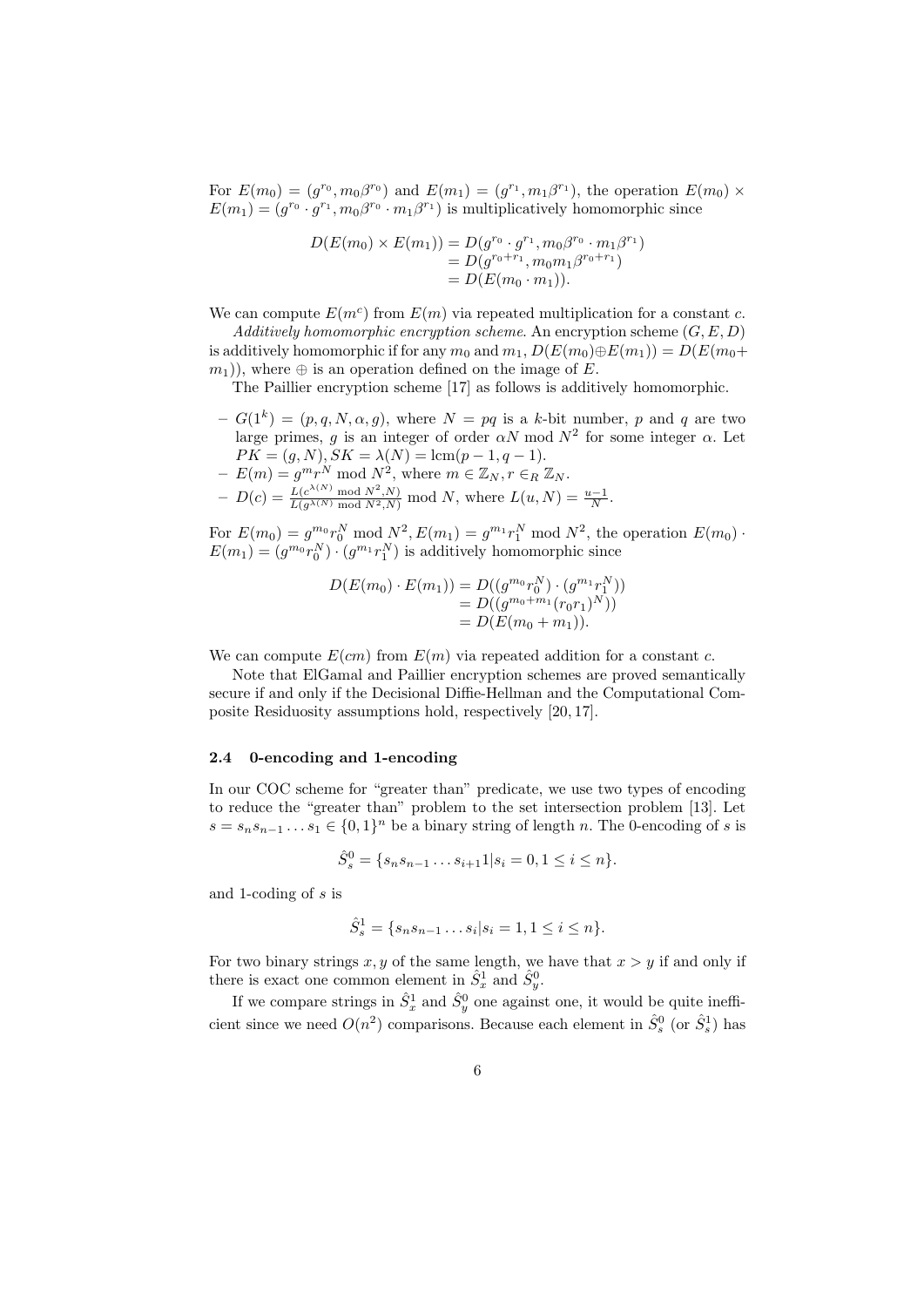a different length, we compare the elements of the same length in the two sets only. We define the *ordered* sets for  $b \in \{0,1\}, 1 \leq i \leq n$ :

$$
S_s^b[i] = \begin{cases} z_i & \text{if } \exists z_i \in \hat{S}_s^b \text{ and } |z_i| = i; \\ r_i^b & \text{otherwise,} \end{cases}
$$

where  $S_s^b[i]$  denotes the *i*-th element in  $S_s^b$ , and  $r_i^b$  is an arbitrary binary string with length  $i+1+b$ . Therefore, because of different lengths,  $r_i^b$  must not be equal to the string  $S_s^{1-b}[i]$ . Thus we just need to test if  $S_x^1[i] = S_y^0[i]$  for each  $i \in$  $\{1, 2, \ldots, n\}.$ 

#### 2.5 Setup and Notations

In the setup phase of our schemes for semi-honest adversary,  $A$  and  $B$  need to agree on a public/secret key pair  $(PK, SK)$  of the homomorphic encryption scheme privately. There are several ways to accomplish this work. For example, if A and B have their own public/secret key pairs, one party generates  $(PK, SK)$ first, and securely sends it to the other party. This common key pair allows  $S$  to compute the predicate on their secrets by the homomorphic encryption scheme. Also, S need choose a key pair  $(PK_S, SK_S)$  (for any semantically secure public key encryption scheme) such that  $A$  and  $B$  can send their secrets to  $S$  privately (against the other party).

Let  $\mathbb{G}_q$  be the group of the multiplicatively homomorphic encryption scheme and  $\mathbb{Z}_N$  be the group of the additively homomorphic encryption scheme. For key pair  $(PK, SK)$ ,  $E_{PK}$  and  $D_{SK}$  represent encryption and decryption for the underlying encryption scheme.

We use  $x_i$  to denote the *i*-th bit of the value  $x = x_n x_{n-1} \cdots x_1$ . Let  $X[i]$ denote the *i*-th element of the ordered set X. Let  $x \in_R X$  mean that x is chosen from X uniformly and independently. Let  $|x|$  be the length (in bits) of x. To encrypt a vector  $v = \langle v_1, v_2, \ldots, v_n \rangle$ , we write  $E(v) = \langle E(v_1), E(v_2), \ldots, E(v_n) \rangle$ .

In some schemes, A and B need to "identify" the correct message from a set of decrypted ciphertexts. This can be achieved by some padding technique (e.g. OAEP [2]) such that receivers can check the integrity of a message. If a decryption contains the valid padding, it is the correct message with overwhelming probability.

## 3 Conditional Oblivious Cast

We provide COC schemes for three basic predicates: "equality", "inequality", and "greater than".

#### 3.1 COC for "Equality" Predicate

To determine if  $x = y$ , we compute  $x/y$  via the multiplicatively homomorphic encryption scheme. If  $x/y = 1$ , A and B get the message m; otherwise, they get nothing. The scheme EQ-COC is described in Figure 1.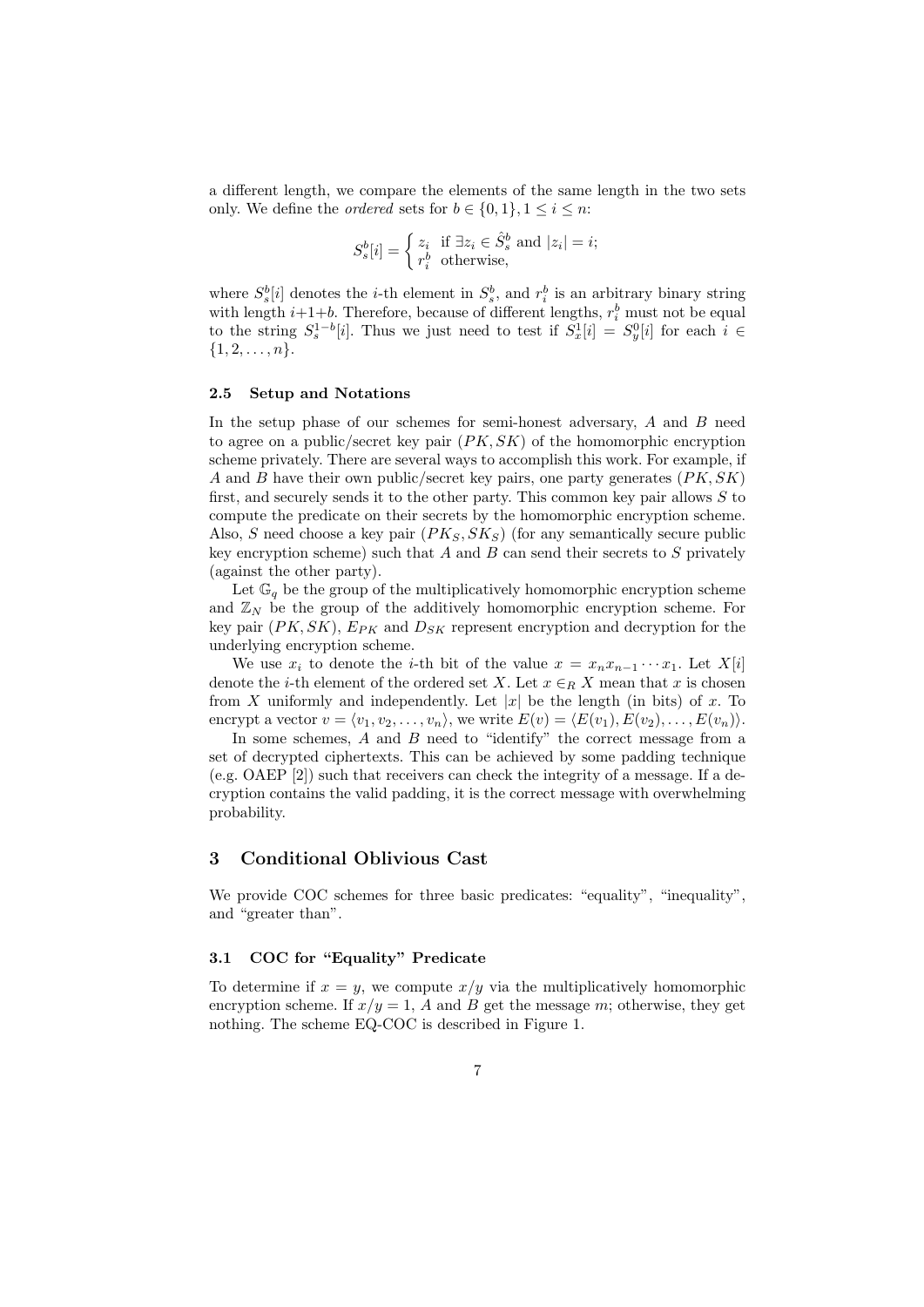System parameters:  $(p, q, g)$ . Message sender S has a message m and a key pair  $(PK_S, SK_S)$ . Receiver A has a secret x, and receiver B has a secret y, where  $x, y \in \mathbb{G}_q$ . Receiver A and B have a common key pair  $(PK, SK)$ 1. A and B send  $E_{PK_S}(E_{PK}(x))$  and  $E_{PK_S}(E_{PK}(y))$  to S respectively. 2. S decrypts the received messages to get  $E_{PK}(x)$  and  $E_{PK}(y)$ . S computes  $e = E_{PK}(m) \otimes (E_{PK}(x) \otimes E_{PK}(y)^{-1})^r$ and sends it to A and B, where  $r \in_R \mathbb{Z}_q$ . 3. A and B compute  $\hat{m} = D_{SK}(e)$  and identify whether  $\hat{m}$  is valid.

Fig. 1. COC scheme for "Equality" predicate: EQ-COC

Theorem 1. The EQ-COC scheme has the correctness property, unconditional sender's security, and computational receiver's security if the underlying homomorphic encryption scheme has semantic security.

*Proof.* For correctness, if  $x = y$ , A and B compute m by

$$
D_{SK}(e) = D_{SK}(E_{PK}(m) \otimes (E_{PK}(x) \otimes E_{PK}(y)^{-1})^r)
$$
  
= 
$$
D_{SK}(E_{PK}(m) \otimes (E_{PK}(1)^r))
$$
  
= 
$$
D_{SK}(E_{PK}(m))
$$
  
= m.

For sender's security, we show that if  $x \neq y$ , m is unconditionally secure to A and B. Since  $e = E_{PK}(m) \otimes (E_{PK}(x) \otimes E_{PK}(y)^{-1})^r = E_{PK}(m \cdot (x/y)^r), r \in_R$  $\mathbb{Z}_q$ , for any possible m', there is another  $r' \in \mathbb{Z}_q$  such that  $e = E_{PK}(m' \cdot (x/y)^{r'})$ . As long as  $x \neq y$ , e can be decrypted to any possible message in  $\mathbb{G}_q$ . This ensures unconditional security of  $S$ 's message  $m$ .

For receiver's security, it is easy to see that  $S$  gets no information about  $x$ and  $y$  due to semantic security of the encryption scheme. Since  $A$  and  $B$  are symmetric, we only prove the security of  $B$  against  $A$ . We construct a simulator  $S_A$  for A's real view

$$
V_A(PK, SK, PK_S, x) = (PK, SK, PK_S, x, E_{PK_S}(E_{PK}(x)), E_{PK_S}(E_{PK}(y)), e).
$$

The simulator  $S_A$  on input  $(PK, SK, PK_S, x, \hat{m})$  is as follows, where  $\hat{m}$  (may be a valid message or a random value) is the output of a real execution:

- 1. Choose a random value  $y^* \in \mathbb{G}_q$ .
- 2. Compute  $e^* = E_{PK}(\hat{m})$ .
- 3. Output  $(PK, SK, PK_S, x, E_{PK_S}(E_{PK}(x)), E_{PK_S}(E_{PK}(y^*)), e^*).$

By semantic security of the encryption scheme, A cannot distinguish the ciphertexts  $E_{PKs}(E_{PK}(y^*))$  and  $E_{PKs}(E_{PK}(y))$ . Furthermore, since  $e^*$  is identically distributed as e, the output of  $S_A$  is indistinguishable from  $V_A$ . Therefore, A gets no information about y except those computed from x and  $\hat{m}$ .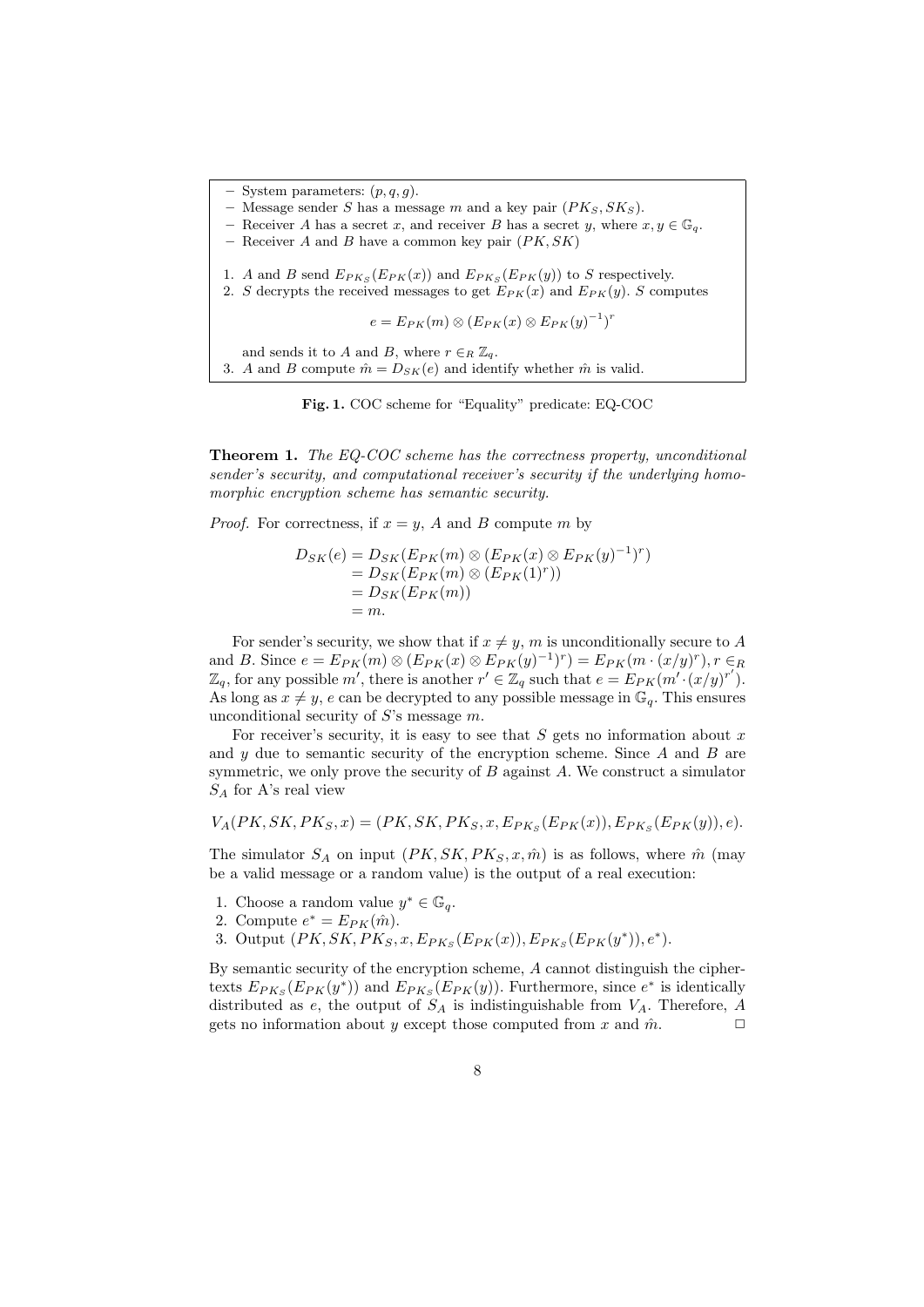System parameters:  $n$ .

Message sender S has a message m and a key pair  $(PK_S, SK_S)$ .

- Receiver A has a secret x, and receiver B has a secret y, where  $|x| = |y| = n$ .
- Receiver A and B have a common key pair  $(PK, SK)$ , where  $PK = (g, N)$ .
- 1. A and B send  $E_{PK_S}(E_{PK}(x_i))$  and  $E_{PK_S}(E_{PK}(y_i))$  to S respectively,  $1 \le i \le n$ . 2. For each  $i \in \{1, 2, \ldots, n\}$ , S decrypts the received messages to get  $E_{PK}(x_i)$  and  $E_{PK}(y_i)$ , and computes the following values via homomorphic encryption: (a)  $d_i = x_i - y_i, d'_i = x_i + y_i - 1.$ (b)  $e_i = 2e_{i+1} + d_i$ , where  $e_{n+1} = 0$ . (c)  $c_i = m + r_i(e_i - d_i + d'_i)$ , where  $r_i \in_R \mathbb{Z}_N$ 3. S sends  $E_{PK}(c)$  in a random order to A and B, where  $c = \langle c_1, c_2, \ldots, c_n \rangle$ .
- 
- 4. A and B decrypt the received messages and identify the correct message if existent.

Fig. 2. COC scheme for "Inequality" predicate: INE-COC

In the scheme, we assume  $x, y \in \mathbb{G}_q$ . If the length of x (or y) is longer than  $|p|$ , A and B compare  $h(x)$  and  $h(y)$ , where h is a collision-resistant hash function. This technique is applied to later schemes whenever necessary.

#### 3.2 COC for "Inequality" Predicate

COC for the "inequality" predicate is more complicated than that for the "equality" predicate. A and B need to send the ciphertexts of their secrets bit by bit. We use additively homomorphic encryption schemes in this scheme, which is depicted in Figure 2.

In the scheme,  $d_i = x_i - y_i$  and  $d'_i = x_i - \bar{y}_i$  are 0, 1 or -1. If  $x_i = y_i$ ,  $d_i = 0$ ; otherwise,  $d_i' = 0$ . Let l be the leftmost different bit between x and y, i.e. the largest *i* such that  $d_i \neq 0$ . We have  $e_i = 0$  if  $i > l$ ,  $e_i \neq 0$  if  $i < l$ , and  $e_i = d_i$  if  $i = l$ .

If  $x \neq y$ , the message m is embedded into the index i at which  $x_i$  and  $y_i$ are distinct. However, we have to avoid leaking information of the number of distinct bits. So  $S$  masks  $m$  with random values on all indices except the index l. It leaves only one copy of  $m$  in  $c_i$ 's:

- For  $i = l$ , since  $e_l = d_l$  and  $d'_l = x_l \bar{y}_l = 0$ ,  $(e_l d_l + d'_l) = 0$ . Therefore,  $c_l = m$ .
- For  $1 \leq i < l$ ,  $c_i$  would be a random value because  $e_i d_i + d'_i = 2e_{i+1} + d'_i \neq 0$ and  $r_i \in_R \mathbb{Z}_N$ .
- For  $l < i \leq n$ ,  $c_i$  is also a random value because  $e_i = d_i = 0$ ,  $d'_i \neq 0$  and  $r_i \in_R \mathbb{Z}_N$ .

Theorem 2. The INE-COC scheme has the correctness property, unconditional sender's security, and computational receiver's security if the underlying homomorphic encryption scheme has semantic security.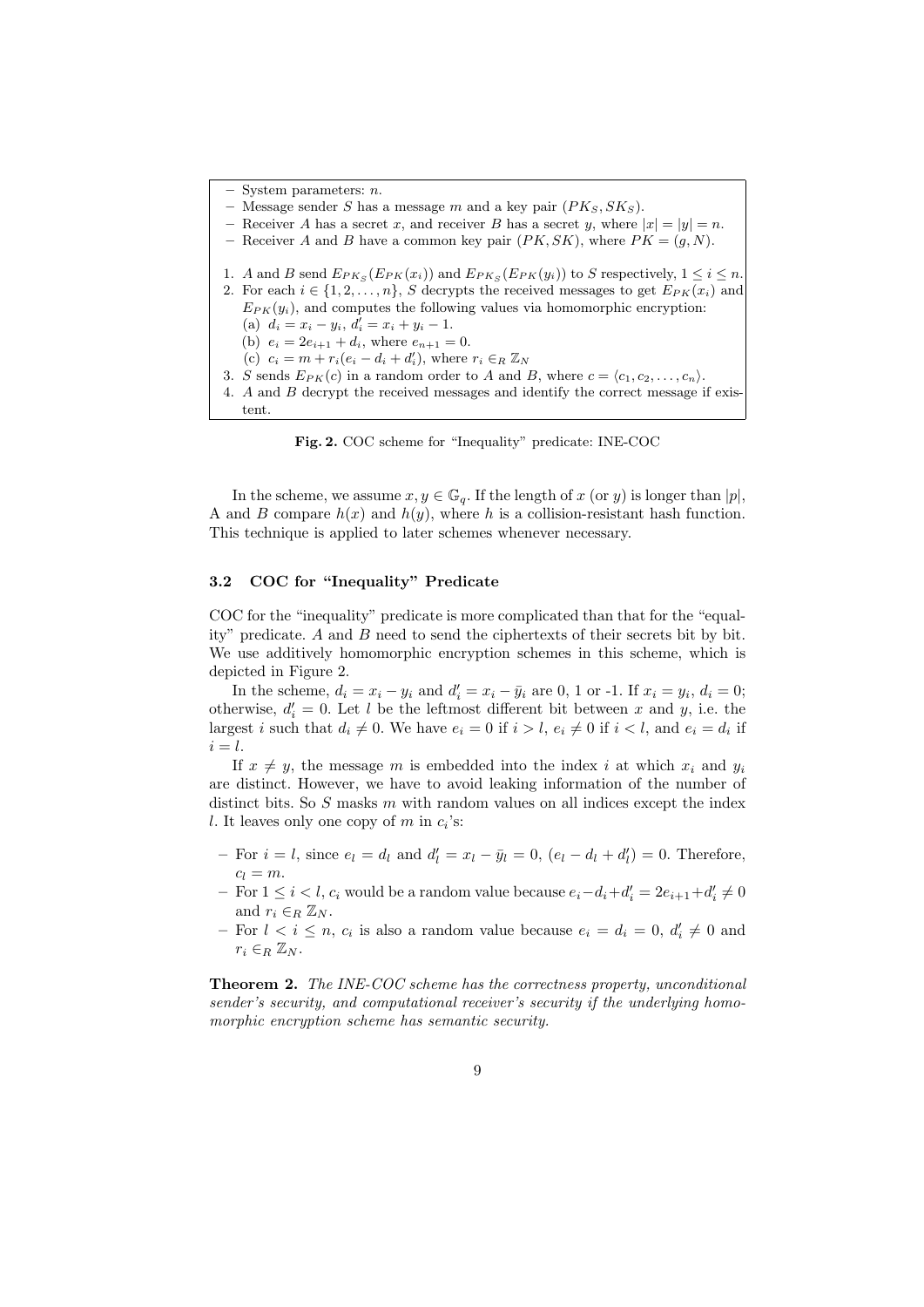System parameters:  $(p, q, g)$ . Message sender S has a message m and a key pair  $(PK_S, SK_S)$ . Receiver A has a secret x, and receiver B has a secret y, where  $x, y \in \mathbb{G}_q$ ,  $|x| =$  $|y| = n$ . Receiver  $A$  and  $B$  have a common key pair  $(PK, SK)$ 1. A encodes x as  $S_x^1$ , and sends  $E_{PK_S}(E_{PK}(S_x^1[i]))$  to  $S, 1 \le i \le n$ . 2. B encodes y as  $S_y^0$ , and sends  $E_{PKS}(E_{PK}(S_y^0[i]))$  to  $S, 1 \le i \le n$ . 3. S decrypts the received messages and computes  $e_i = E_{PK}(m) \otimes (E_{PK}(S_x^1[i]) \otimes E_{PK}(S_y^0[i])^{-1})^{r_i},$ where  $r_i \in_R \mathbb{G}_q$ ,  $1 \leq i \leq n$ . S sends  $e_i$ 's to A and B in a random order. 4. A and B search  $\hat{m}_i = D_{SK}(e_i), 1 \leq i \leq n$ , to identify the correct m if existent.

Fig. 3. COC scheme for "Greater Than" predicate: GT-COC

*Proof.* (sketch) Let l be the index of the first different bit of x and y (from the most significant bit). We see that  $d_l = e_l = x_l - y_l = 1$  or  $-1$ , and  $d'_l = x_j - \bar{y}_j =$ 0. Therefore,  $c_l = m + r_l(e_l - d_l + d'_l) = m + r_l \cdot 0 = m$ . Thus, A and B get m from the permutation of the encryptions.

For sender's security, we see that if  $x = y$ , all  $d_i$ 's and  $e_i$ 's are 0, and all  $d_i'$ 's are not 0 (in fact, +1 or -1). Thus, for each index  $i, c_i = m + r_i(0 \pm 1) = m \pm r_i$ . Since for any possible  $\tilde{m}$ , there exists an  $\tilde{r}_i$  such that  $c_i = \tilde{m} + \tilde{r}_i$ , m is unconditionally secure to A and B.

For receiver's security,  $S$  gets no information about  $x$  and  $y$  by the semantic security of the encryption scheme. As in the proof of EQ-COC, for each of A and  $B$ , we can construct a simulator such that the adversary cannot distinguish the real view and the simulated view. Therefore the receiver's security holds.  $\Box$ 

#### 3.3 COC for "Greater Than" Predicate

For the "greater than" predicate, we use the encoding methods mentioned in Section 2.4. A encodes  $x$  via 1-encoding and  $B$  encodes  $y$  via 0-encoding. The problem is then reduced to the "equality" problem immediately. When  $S$  receives encrypted  $S_x^1$  and  $S_y^0$ , he checks equality for corresponding strings. The scheme is presented in Figure 3. The security argument is the same as the proof of the EQ-COC scheme. This method is more efficient than the GT-COC<sup>1</sup> scheme (in the next section, by setting  $m_0$  as a random number).

## 4 1-out-of-2 Conditional Oblivious Cast

In this section, we present  $\mathrm{COC}_2^1$  schemes for the "equality" ("inequality") and "greater than" predicates.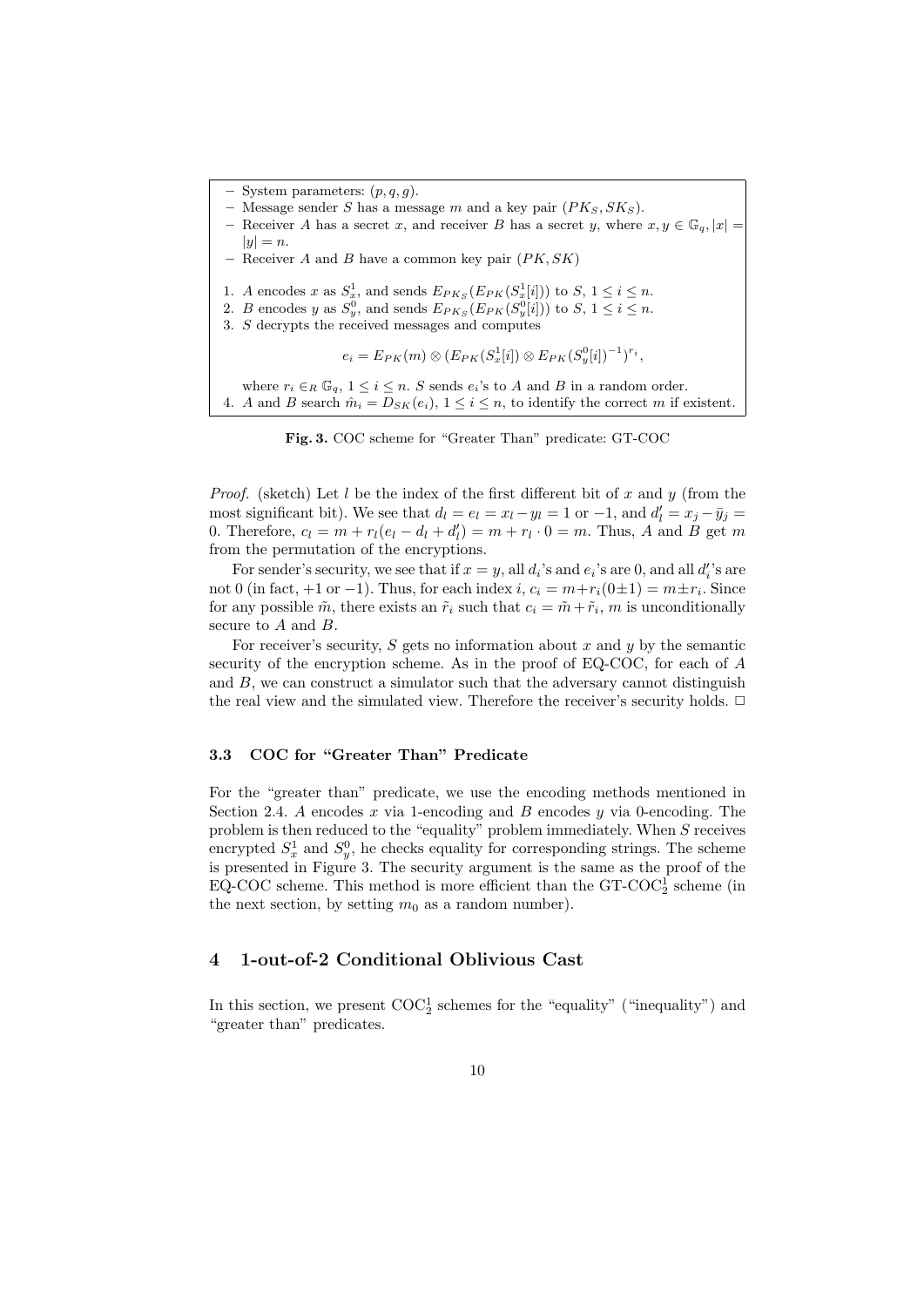System parameters:  $n$ . Message sender S has messages:  $(m_0, m_1)$  and a key pair  $(PK_S, SK_S)$ . – Receiver A has a secret x, and receiver B has a secret y, where  $|x| = |y| = n$ . – Receiver A and B have a common key pair  $(PK, SK)$ , where  $PK = (g, N)$ . 1. A and B send  $E_{PK_S}(E_{PK}(x_i))$  and  $E_{PK_S}(E_{PK}(y_i))$  to S respectively,  $1 \le i \le n$ . 2. For each  $i \in \{1, 2, \ldots, n\}$ , S decrypts the received messages to get  $E_{PK}(x_i)$  and  $E_{PK}(y_i)$ , and computes the following values via homomorphic encryption: (a)  $d_i = x_i - y_i, d'_i = x_i + y_i - 1.$ (b)  $e_i = 2e_{i+1} + d_i$ , where  $e_{n+1} = 0$ . (c)  $c_{eq} = m_1 + \sum_{i=1}^{n} r_i d_i$ ,  $c'_i = m_0 + r'_i (e_i - d_i + d'_i)$ , where  $r_i, r'_i \in_R \mathbb{Z}_N$ 3. S sends  $E_{PK}(c_{eq}), E_{PK}(c')$  to A and B in a random order, where  $c' =$  $\langle c'_1, c'_2, \ldots, c'_n \rangle$ . 4.  $A$  and  $B$  decrypt the received messages and identify the correct message



## 4.1  $COC_2^1$  for "Equality" Predicate

Our  $\mathrm{COC}_2^1$  scheme for the equality predicate is naturally extended from the EQ-COC and INE-COC schemes. Intuitively, if  $x = y$ , A and B get  $m_1$  by the EQ-COC scheme and, otherwise, they get  $m_0$  by the INE-COC scheme. For better integration, we modify the EQ-COC scheme to use additively homomorphic encryption schemes. The scheme is shown in Figure 4. It is almost the same as the INE-COC scheme except that S sends an extra ciphertext  $c_{eq}$  to A and B.

**Theorem 3.** The EQ-COC<sub>1</sub> scheme has the correctness property, unconditional sender's security, and computational receiver's security if the underlying homomorphic encryption scheme has semantic security.

*Proof.* (sketch) We see that if  $x = y$ , all  $d_i$ 's are equal to 0, and  $c_{eq}$  is equal to  $m_1$ . The opposite case holds by the same arguments in the proof of Theorem 2. This ensures the correctness property.

For sender's security, let  $r = \sum_{i=1}^{n} r_i d_i$ . Since  $r_i \in_R \mathbb{Z}_N$ , if  $x \neq y$ , there is a  $d_i \neq 0$  such that r is uniformly distributed, and thus  $m_1$  is unconditionally secure to A and B. If  $x = y$ , by the proof of Theorem 2,  $m_0$  is unconditionally secure to A and B.

For receiver's security, S gets no information about x and y by the semantic security of the encryption scheme. For each of  $A$  and  $B$ , we can construct a simulator such that the adversary cannot distinguish the real view and the simulated view. The receiver's security holds.  $\Box$ 

## $4.2 \quad \text{COC}_2^1 \text{ for "Greater Than" Predictate}$

It is obvious that we can apply the GT-COC scheme twice to achieve a  $\operatorname{GT-COC}_2^1$ scheme. One invocation is for testing  $x > y$  and the other one is for testing  $x \leq y$ . But, this approach costs twice as much as the GT-COC scheme. Our scheme for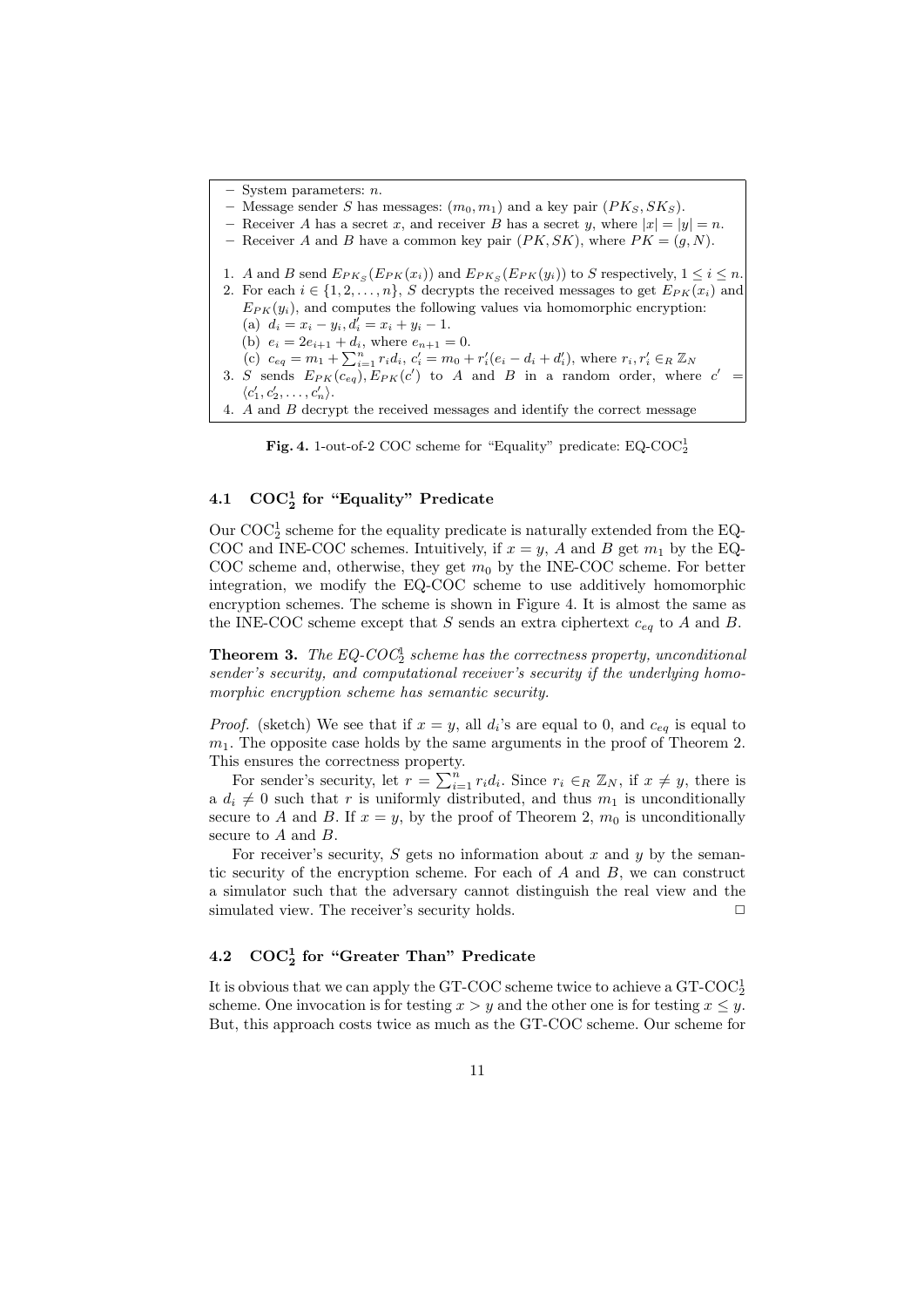System parameters:  $n$ .

- Message sender S has messages:  $(m_0, m_1)$  and a key pair  $(PK_S, SK_S)$ .
- Receiver A has a secret x, and receiver B has a secret y, where  $|x| = |y| = n$ .
- Receiver A and B have a common key pair  $(PK, SK)$ , where  $PK = (g, N)$ .
- 1. A and B send  $E_{PK_S}(E_{PK}(x_i))$  and  $E_{PK_S}(E_{PK}(y_i))$  to S respectively,  $1 \le i \le n$ .
- 2. For each  $i \in \{1, 2, \ldots, n\}$ , S decrypts the received messages to get  $E_{PK}(x_i)$  and  $E_{PK}(y_i)$ , and computes the following values via homomorphic encryption: (a)  $d_i = x_i - y_i, d'_i = x_i + y_i - 1$ 
	- (b)  $e_i = r_i e_{i+1} + d_i, e'_i = r'_i d'_i$ , where  $e_{n+1} = 0, r_i, r'_i \in_R \mathbb{Z}_N$
	-
	- (c)  $f_i = e_i + e'_i$ <br>
	(d)  $c_i = \frac{m_1 m_0}{2} f_i + \frac{m_1 + m_0}{2}$ ,  $c_{eq} = m_0 + \sum_{i=1}^n r''_i d_i$ , where  $r''_i \in_R \mathbb{Z}_N$ .
- 3. S sends  $E_{PK}(c)$ ,  $E_{PK}(c_{eq})$  in a random order to A and B, where  $c =$  $\langle c_1, c_2, \ldots, c_n \rangle$ .
- 4. A and B decrypt the received messages and identify the correct message.

Fig. 5. 1-out-of-2 COC scheme for "Greater Than" predicate:  $\text{GT-COC}_2^1$ 

GT-COC<sup>1</sup> in Figure 5 is more efficient. It costs an extra ciphertext (for the case  $x = y$  from S to A and B only.

Let l be the leftmost different bit between x and y. For  $i < l$  and  $i > l$ ,  $e_i$ and  $e'_i$  would be random values in  $\mathbb{Z}_N$ , respectively. When  $i = l$ , we have  $e_i = d_i$ and  $e'_i = 0$ . Therefore,  $f_i$  is a random value when  $i \neq l$  and  $f_l = d_l$ . If  $x > y$ ,  $f_l = 1$  and thus  $c_l = m_1$ ; if  $x < y$ ,  $f_l = -1$  and thus  $c_l = m_0$ . For the case  $x = y$ , we use an extra value  $c_{eq}$  to embed  $m_0$  like scheme EQ-COC<sup>1</sup><sub>2</sub>.

**Theorem 4.** The  $GT\text{-}COC_2^1$  scheme has the correctness property, unconditional sender's security, and computational receiver's security if the underlying homomorphic encryption scheme has semantic security.

Proof. (sketch) For correctness, consider the following three cases:

- $-x > y$ : let l be the index of the first different bit of x and y (from the most significant bit), we have  $e_l = d_l = 1, e'_l = d'_l = 0$ , and thus  $f_l = e_l + e'_l = 1$ . Therefore  $c_l = \frac{m_1 - m_0}{2} \cdot 1 + \frac{m_1 + m_0}{2} = m_1$ .
- $x < y$ : similarly, since  $f_l = e_l = d_l = -1$  in this case, we have  $c_l = \frac{m_1 m_0}{2}$ .  $(-1) + \frac{m_1 + m_0}{2} = m_0.$
- $x = y$ : by the same argument in the proof of Theorem 3, A and B get  $m_0$ from  $c_{eq}$ .

For sender's security, we see that if  $x \neq y$ , then for all  $i \neq l$ ,  $f_i$  is uniformly distributed in  $\mathbb{Z}_N$ . That is, all  $c_i$ 's except  $c_l$  are uniformly distributed in  $\mathbb{Z}_N$ . For index l, according to the above argument,  $c_l = m_0$  if  $x < y$  and  $c_l = m_1$ if  $x > y$ . Moreover, by the proof of Theorem 3,  $c_{eq} = m_0$  if  $x = y$ , and  $c_{eq}$  is uniformly distributed if  $x \neq y$ . Therefore,  $m_0$  is unconditionally secure to A and B if  $x > y$ , and  $m_1$  is unconditionally secure to A and B if  $x \leq y$ .

For receiver's security, S gets no information about  $x$  and  $y$  by the semantic security of the encryption scheme. As in the previous proofs, for each of  $A$  and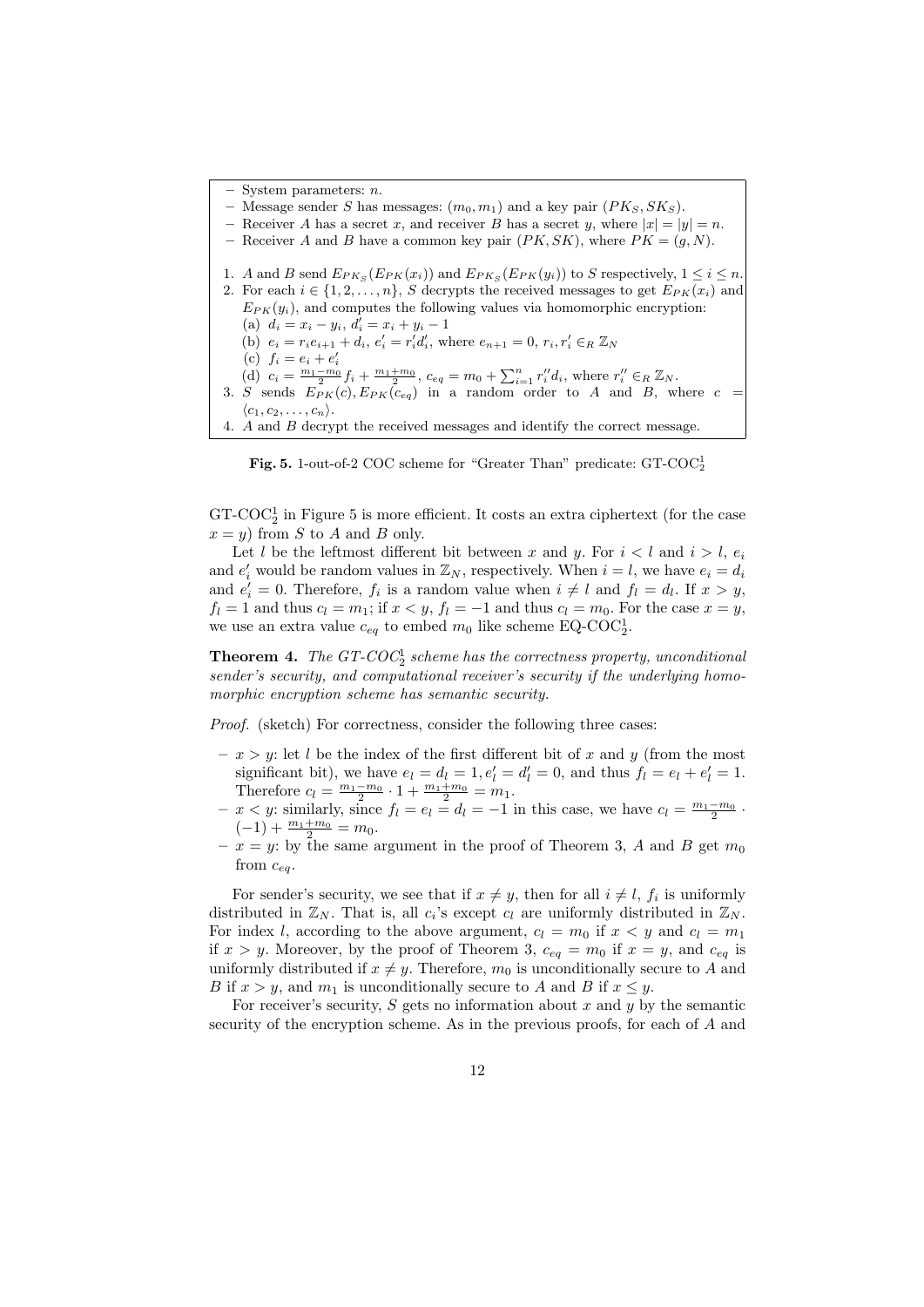B, we can construct a simulator such that the adversary cannot distinguish the real view and the simulated view. Therefore, the receiver's security holds.

#### 4.3 A General Transformation

We provide a general transformation from  $\mathrm{COC}_2^1$  to the second case mentioned in Section 1 for COC. We use the  $GT\text{-}COC_2^1$  scheme as an example. The alternative model for COC is that when  $x > y$ , only A gets the message m and when  $x \leq y$ , only B gets the message. We modify our GT-COC<sup>1</sup> scheme to meet this requirement. In the beginning,  $A$  and  $B$  choose their own public/secret key pairs, namely,  $(PK_A, SK_A)$  and  $(PK_B, SK_B)$ . Then S lets  $m_1 = E_{PK_A}(m)$  and  $m_0 = E_{PK_B}(m)$ , and performs the scheme as usual. We see that if  $x > y$ , both A and B get  $m_1 = E_{PK_A}(m)$ . But, only A can decrypt it to get the message m. Similarly, if  $x \leq y$ , only B gets the message.

#### 5 Extensions

In this section we introduce how to modify our COC schemes against malicious parties and collusion. We also discuss the construction of other predicates. The details of these modifications and extensions are left to the full version of this paper.

#### 5.1 Schemes Secure Against Malicious Parties and Collusion

We can make our COC schemes secure against malicious parties and their collusion by using the threshold version of homomorphic cryptosystems. At the initial stage, each party gets a secret key share (from a dealer or a distributed key generation protocol). If the number of collusive parties does not exceed the threshold, they get nothing about the message. Since all parties (including the sender) exchange messages in encrypted form, all computation can be publicly verified. After the final result in encrypted form is obtained, all parties perform the threshold decryption for the result.

We need some non-interactive zero-knowledge proof systems for verification in the corresponding schemes (assuming  $PK$  is the common public key):

- Proof of plaintext knowledge. The prover proves that he knows the plaintext x for the encryption  $E_{PK}(x)$  he created.
- Proof of one-bit plaintext. The prover proves that x is 0 or 1 for the encryption  $E_{PK}(x)$  he created.
- Proof of correct exponentiation. Given (multiplicatively homomorphic)  $E_{PK}(x)$ , the prover outputs  $E_{PK}(a)$  and  $E_{PK}(x^a)$ , and proves that  $E_{PK}(x^a)$  is indeed the encryption of  $x^a$ .
- Proof of correct multiplication. Given (additively homomorphic)  $E_{PK}(x)$ , the prover outputs  $E_{PK}(a)$  and  $E_{PK}(ax)$ , and proves that  $E_{PK}(ax)$  is indeed the encryption of ax.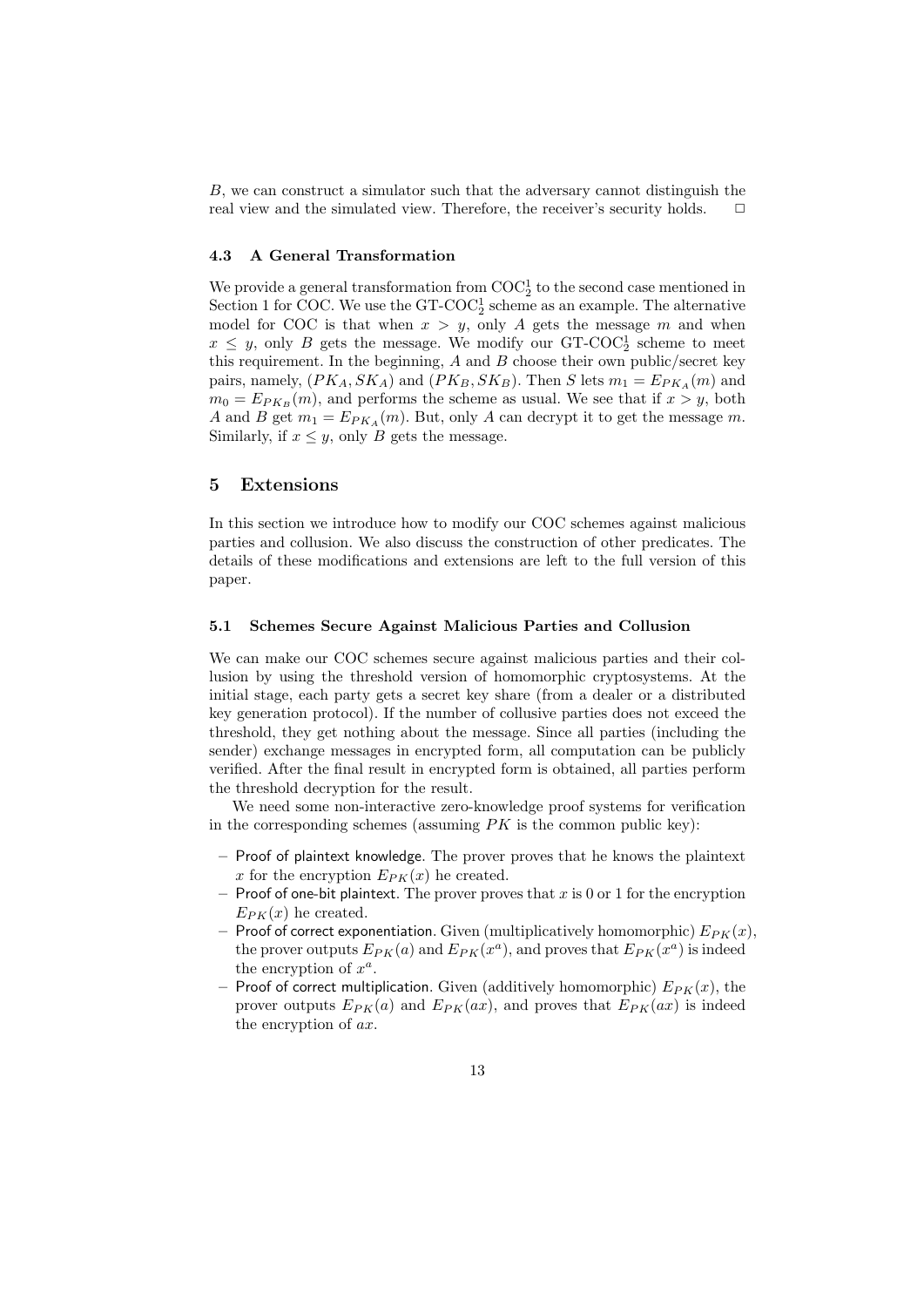We can find such proof systems for the ElGamal and Paillier homomorphic encryption schemes [7, 19, 6, 9]. For the schemes INE-COC, EQ-COC<sub>2</sub> and GT- $\mathrm{COC}_2^1$ , the receivers need to prove that the encrypted messages they send are indeed the encryptions of 0 or 1. Boneh et al. [4] provide a verification gadget for this type of checking. Thus we can avoid using the proof system of one-bit plaintext.

#### 5.2 Other Predicates

In addition to the basic predicates, we can design  $\rm COC$   $(\rm COC_2^1)$  schemes for many other interesting predicates. For these predicates, the sender may need perform multiplication on two messages encrypted by an additively homomorphic encryption scheme. However, there is no known encryption scheme with both additive and multiplicative homomorphism properties. Fortunately, Boneh et al. [4] introduced an additively homomorphic encryption scheme which can perform multiplication on two ciphertexts one time. In the setting of using threshold cryptosystem, the sender can even perform multiplication on two ciphertexts arbitrary times via some interactions [9].

In fact, our COC can be designed for any predicate based on the evaluation of bivariable polynomial  $f(x, y)$ . For example, to compute a public polynomial  $f(x,y) = a_2x^2y^2 + a_1x^2y + a_0y$ , the receivers send the encryptions of  $x, x^2$  and  $y, y^2$  to the sender respectively. The sender then computes the polynomial by the following steps.

- 1. Perform the multiplication on the encrypted messages [4] such that  $z_2 = x^2y^2$ and  $z_1 = x^2y$ .
- 2. Perform the constant multiplication:  $a_2z_2$ ,  $a_1z_1$  and  $a_0y$ .
- 3. Perform  $f(x, y) = a_2z_2 + a_1z_1 + a_0y$ .

After computing  $f(x, y)$ , the sender can embed messages into the result.

Alternatively, we can assume that one receiver holds the polynomial f and the other holds the secret  $x$ , and the sender embeds messages into the result of  $f(x)$ . For example, for the "membership" predicate, one receiver first encodes his set of secrets as a k-degree polynomial such that  $f(x) = 0$  iff x belongs to the set, and the other receiver computes  $x, x^2, \ldots, x^k$  for his secret x. The sender then sends the message to the receivers such that they get it iff  $f(x) = 0$ . This "membership" predicate can be used in our oblivious authenticated information retrieval application described in Section 1.

## 6 Conclusion

We introduce a new notion of *conditional oblivious cast*, which extends conditional oblivious transfer to the three-party case. The definitions of this notion are given. We also provide some implementations for some basic predicates such as "equality", "inequality", and "greater than" predicates. We believe this new notion will be an useful primitive of cryptographic protocols.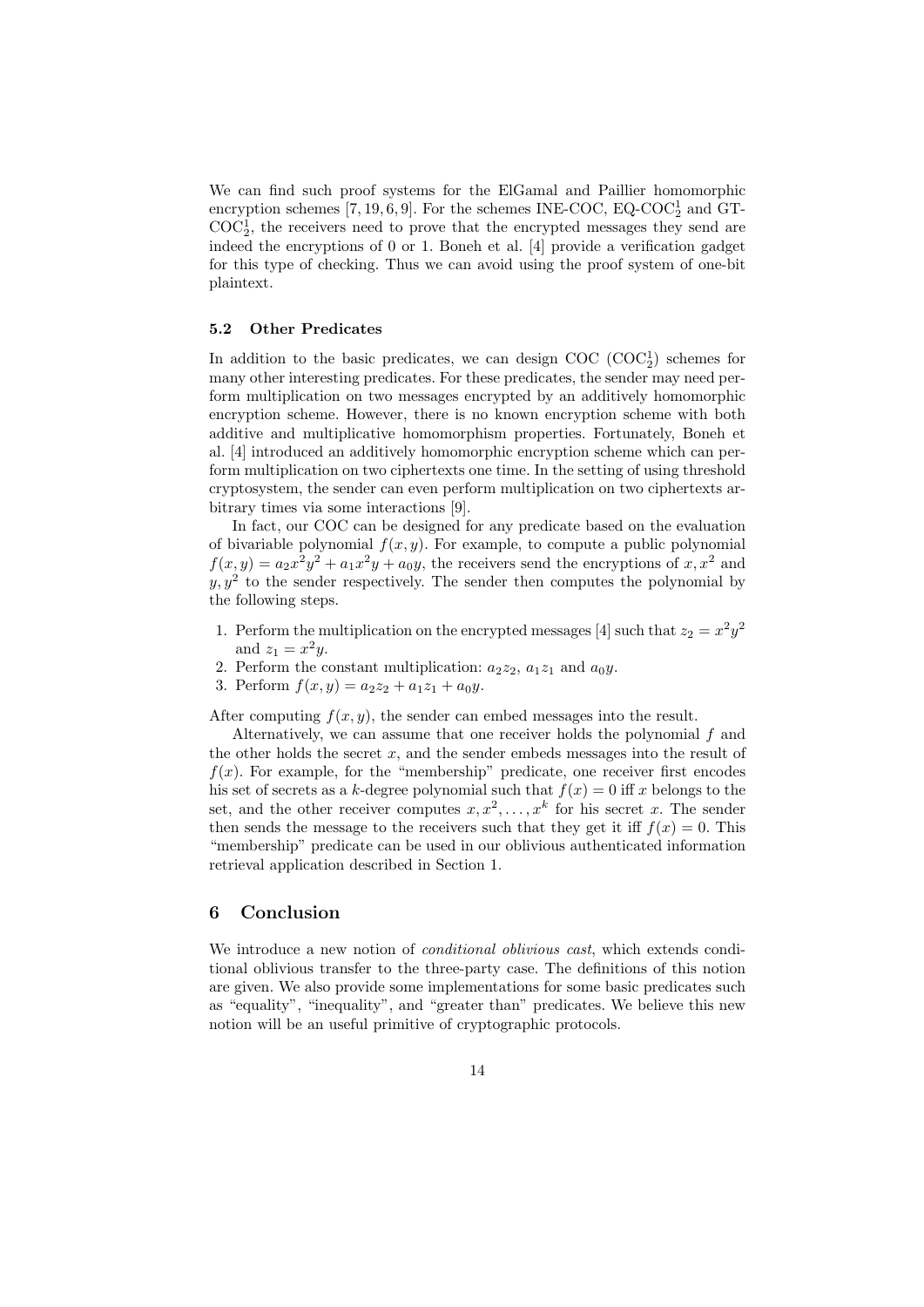#### References

- 1. William Aiello, Yuval Ishai, and Omer Reingold. Priced oblivious transfer: How to sell digital goods. In Proceedings of Advances in Cryptology - EUROCRYPT '01, volume 2045 of LNCS, pages 119–135. Springer-Verlag, 2001.
- 2. Mihir Bellare and Phillip Rogaway. Optimal asymmetric encryption. In Proceedings of Advances in Cryptology - EUROCRYPT '94, volume 950 of LNCS, pages 92–111. Springer-Verlag, 1994.
- 3. Ian F. Blake and Vladimir Kolesnikov. Strong conditional oblivious transfer and computing on intervals. In Proceedings of Advances in Cryptology - ASIACRYPT '04, volume 3329 of LNCS, pages 515–529. Springer-Verlag, 2004.
- 4. Dan Boneh, Eu-Jin Goh, and Kobbi Nissim. Evaluating 2-dnf formulas on ciphertexts. In Proceedings of the 2nd Theory of Cryptography Conference (TCC 2005), volume 3378 of LNCS, pages 325–341. Springer-Verlag, 2005.
- 5. Gilles Brassard, Claude Crépeau, and Jean-Marc Robert. All-or-nothing disclosure of secrets. In Proceedings of Advances in Cryptology - CRYPTO '86, volume 263 of LNCS, pages 234–238. Springer-Verlag, 1986.
- 6. Jan Camenisch and Markus Stadler. Proof systems for general statements about discrete logarithms. Technical Report 260, Institute for Theoretical Computer Science, ETH Zurich, Mar 1997.
- 7. David Chaum, Jan-Hendrik Evertse, Jeroen van de Graaf, and Rene Peralta. Demonstrating possession of a discrete logarithm without revealing it. In Proceedings of Advances in Cryptology - CRYPTO '86, volume 263 of LNCS, pages 200–212. Springer-Verlag, 1986.
- 8. Cheng-Kang Chu and Wen-Guey Tzeng. Efficient k-out-of-n oblivious transfer schemes with adaptive and non-adaptive queries. In *Proceedings of the Public Key* Cryptography (PKC '05), volume 3386 of LNCS, pages 172–183. Springer-Verlag, 2005.
- 9. Ronald Cramer, Ivan Damgård, and Jesper Buus Nielsen. Multiparty computation from threshold homomorphic encryption. In Proceedings of Advances in Cryptology - EUROCRYPT '01, volume 2045 of LNCS, pages 280-299. Springer-Verlag, 2001.
- 10. Giovanni Di Crescenzo, Rafail Ostrovsky, and Sivaramakrishnan Rajagopalan. Conditional oblivious transfer and timed-release encryption. In Proceedings of Advances in Cryptology - EUROCRYPT '99, volume 1592 of LNCS, pages 74–89. Springer-Verlag, 1999.
- 11. Shimon Even, Oded Goldreich, and Abraham Lempel. A randomized protocol for signing contracts. Communications of the ACM, 28(6):637–647, 1985.
- 12. Matthias Fitzi, Juan A. Garay, Ueli Maurer, and Rafail Ostrovsky. Minimal complete primitives for secure multi-party computation. In Proceedings of Advances in Cryptology - CRYPTO '01, volume 2139 of LNCS, pages 80–100. Springer-Verlag, 2001.
- 13. Hsiao-Ying Lin and Wen-Guey Tzeng. An efficient solution to the millionaires' problem based on homomorphic encryption. In Proceedings of Applied Cryptography and Network Security 2005 (ACNS '05), volume 3531 of LNCS, pages 456–466. Springer-Verlag, 2005.
- 14. Yi Mu, Junqi Zhang, and Vijay Varadharajan. m out of n oblivious transfer. In Proceedings of the 7th Australasian Conference on Information Security and Privacy (ACISP '02), volume 2384 of LNCS, pages 395–405. Springer-Verlag, 2002.
- 15. Moni Naor and Benny Pinkas. Oblivious transfer and polynomial evaluation. In Proceedings of the 31st Annual ACM Symposium on the Theory of Computing (STOC '99), pages 245–254. ACM, 1999.